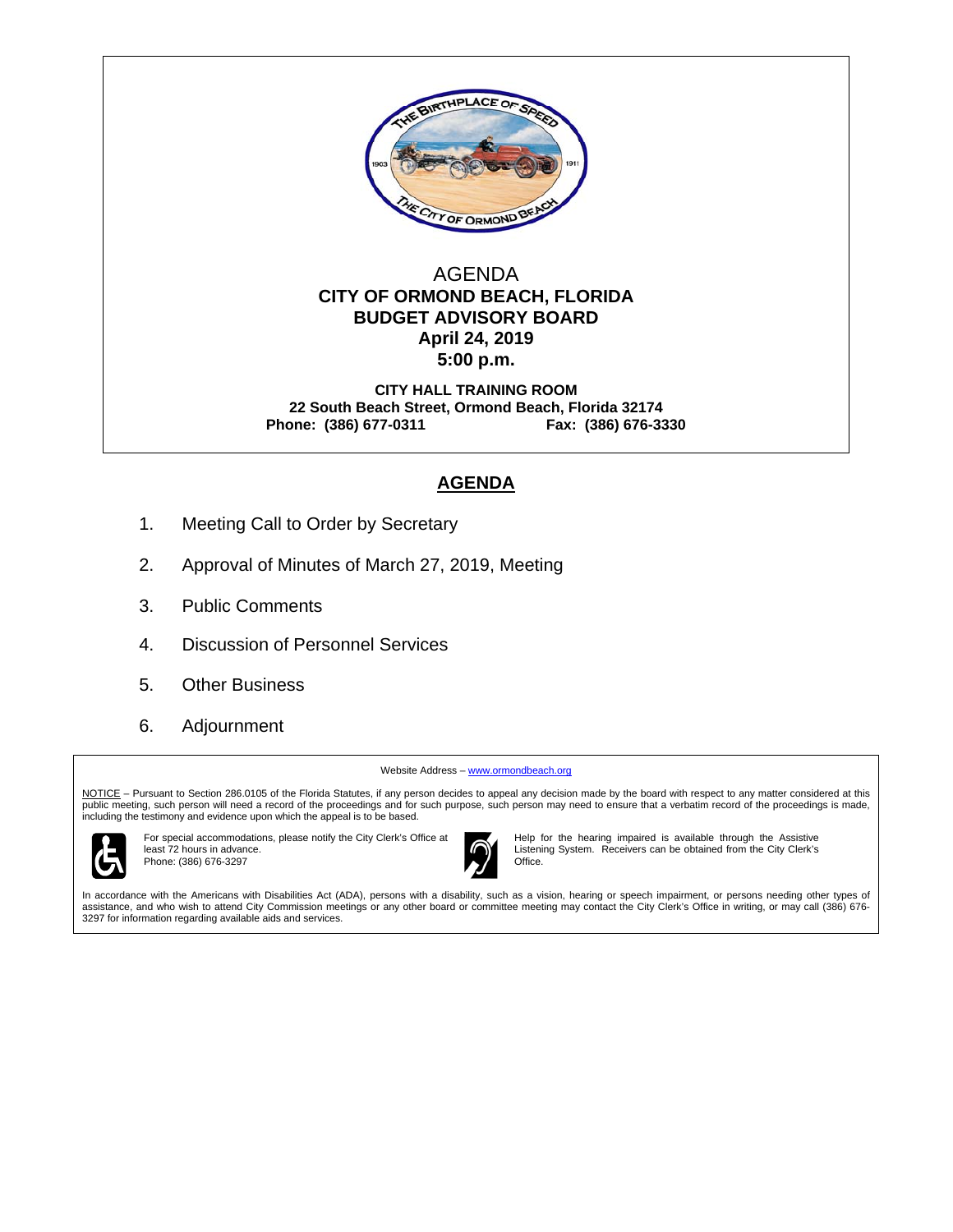### **MINUTES ORMOND BEACH BUDGET ADVISORY BOARD HELD AT CITY HALL TRAINING ROOM**

**March 27, 2019 5:00 p.m. City Hall Training Room** 

## **1. CALL TO ORDER**

Mr. Scott Cichon, Vice Chairman, called the meeting to order at 5:07 p.m.

Those present were board members Vice Chairman Scott Cichon, Bill Harper, Ken Kimble, and Kevin Tilley, and Finance Director Kelly McGuire.

# **2. APPROVAL OF MINUTES OF JANUARY 30, 2019**

Mr. Ken Kimble moved, seconded by Mr. Kevin Tilley, to approve the minutes of the January 30, 2019, meeting. The motion passed unanimously.

### **3. PUBLIC COMMENTS**

Mr. Bill Denny, 1027 North Halifax Drive, attended the OB Life meetings and the Strategic Planning Workshop, and wanted to see how the items discussed would be integrated into the upcoming year's budget.

# **4. DISCUSSION OF FINANCIAL TRENDS WORKSHOP AND FY 2019-20 OPERATING BUDGET PREPARATION**

Mr. Cichon noted the City Commission requested certain items be reviewed by the Budget Advisory Board at the Financial Trends Workshop; whereby, Ms. Kelly McGuire, Finance Director, stated that was correct.

Ms. McGuire reviewed the budget schedule, noting the proposed budget would be ready in June, and presented to the Commission in July. She stated one of the issues was personnel related, but was unsure of the second; whereby, Ms. Wendy Nichols, Recording Secretary, stated the other issue involved fund amounts.

Ms. McGuire stated that staff discussed succession planning with the Commission, since there would be many individuals retiring in the upcoming months and years. She emphasized the need for support staff already in place when those retiring left, in order to avoid workload issues.

Mr. Tilley requested an organizational chart, with the number of years of service to the city for each person, and an individual from Human Resources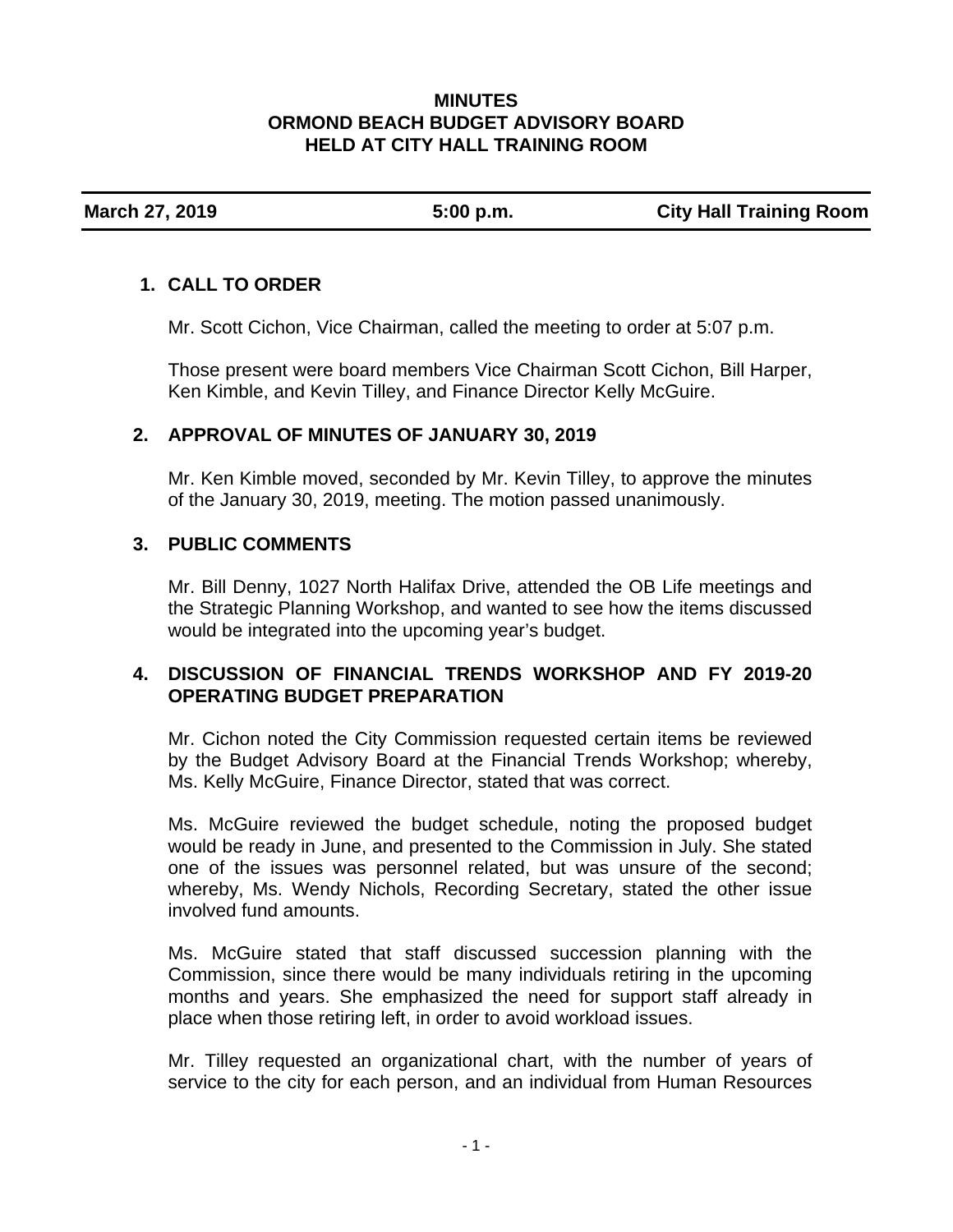to review the information with them; whereby, Ms. McGuire stated she would have that available.

Mr. Cichon thought the Commission was asking the board to give an estimate of the number of positions needed for the succession plan, and the amount of money that would cover those positions; whereby, Ms. McGuire thought that was correct, noting the city personnel numbers were lean, and gave the example of adding two positions a year over a certain period of time.

Mr. Cichon noted they should look for redundancy in the organizational chart, and suggested cross training be included in their discussions.

Discussion ensued about assistive technology, repurposing positions, and potential elimination of positions; whereby, Ms. McGuire stated she would have the personnel information available at the April meeting for the board to review and discuss.

Ms. McGuire stated the next issue referred to the allocation of the dedicated millages in regards to the Facilities Renewal and Replacement millage, the General Capital Improvement Fund, the General Vehicle and Equipment Replacement Fund, and the Transportation Fund. She reviewed the details of the millage rate, the relation to those funds, and the process that started the funds. She thought the board would need to view the Capital Improvement Plan (CIP) in order to provide guidance on any changes. She noted the General Capital Improvement Fund and the General Vehicle and Equipment Replacement Fund projects were suffering due to a lack of funds.

Mr. Tilley wondered if they should take into consideration the half-cent sales tax that would be on a ballot for voters in May; whereby, discussion ensued on the tax and its relation to the city's projects.

Ms. McGuire noted the funds allocated in the Transportation Fund were for separate projects than those listed for the half-cent sales tax funds. She stated the details from the CIP would assist in dictating where the priorities should be.

Mr. Tilley decided they should exclude the half-cent sales tax projects in their future discussions; whereby, Ms. McGuire agreed.

Mr. Tilley discussed an issue with a local Homeowners Association (HOA), where internal roads were considered private and the responsibility of the HOA, but a thorough search of records indicated they were actually the responsibility of the city. He noted that necessary work would not be completed immediately on those roads, and had no estimate at that time. He thought there were other potential situations like that across the city.